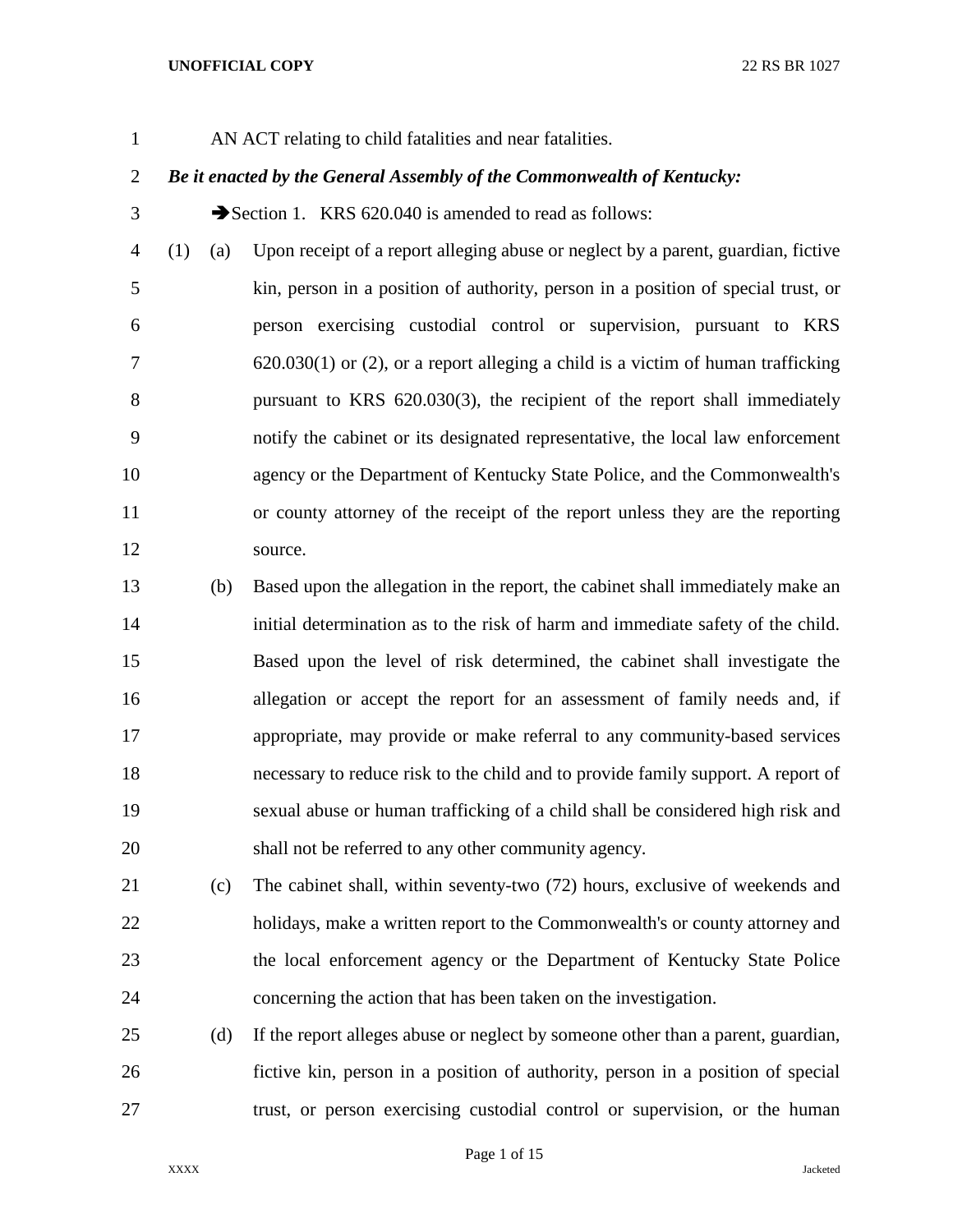- trafficking of a child, the cabinet shall immediately notify the Commonwealth's or county attorney and the local law enforcement agency or the Department of Kentucky State Police.
- (2) (a) Upon receipt of a report alleging dependency pursuant to KRS 620.030(1) and (2), the recipient shall immediately notify the cabinet or its designated representative.
- (b) Based upon the allegation in the report, the cabinet shall immediately make an initial determination as to the risk of harm and immediate safety of the child. Based upon the level of risk, the cabinet shall investigate the allegation or accept the report for an assessment of family needs and, if appropriate, may provide or make referral to any community-based services necessary to reduce risk to the child and to provide family support. A report of sexual abuse or human trafficking of a child shall be considered high risk and shall not be referred to any other community agency.
- (c) The cabinet need not notify the local law enforcement agency or the Department of Kentucky State Police or county attorney or Commonwealth's attorney of reports made under this subsection unless the report involves the human trafficking of a child, in which case the notification shall be required.
- (3) If the cabinet or its designated representative receives a report of abuse by a person other than a parent, guardian, fictive kin, person in a position of authority, person in a position of special trust, or other person exercising custodial control or supervision of a child, it shall immediately notify the local law enforcement agency or the Department of Kentucky State Police and the Commonwealth's or county attorney of the receipt of the report and its contents, and they shall investigate the matter. The cabinet or its designated representative shall participate in an investigation of noncustodial physical abuse or neglect at the request of the local law enforcement agency or the Department of Kentucky State Police. The cabinet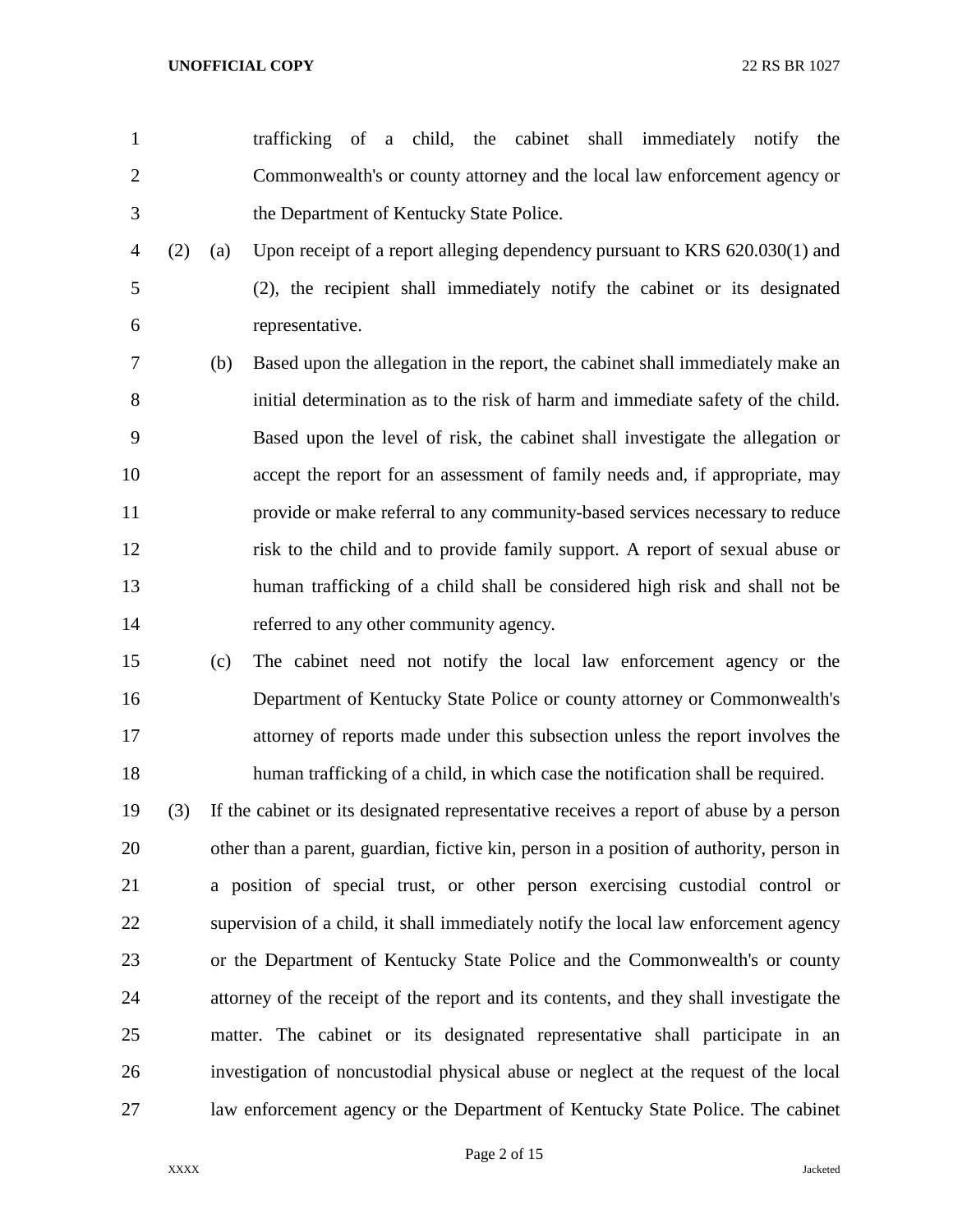- shall participate in all investigations of reported or suspected sexual abuse or human trafficking of a child.
- (4) School personnel or other persons listed in KRS 620.030(2) do not have the authority to conduct internal investigations in lieu of the official investigations outlined in this section.
- (5) (a) If, after receiving the report, the law enforcement officer, the cabinet, or its designated representative cannot gain admission to the location of the child, a search warrant shall be requested from, and may be issued by, the judge to the appropriate law enforcement official upon probable cause that the child is dependent, neglected, or abused. If, pursuant to a search under a warrant, a child is discovered and appears to be in imminent danger, the child may be removed by the law enforcement officer.
- (b) If a child who is in a hospital or under the immediate care of a physician appears to be in imminent danger if he or she is returned to the persons having custody of him or her, the physician or hospital administrator may hold the child without court order, provided that a request is made to the court for an emergency custody order at the earliest practicable time, not to exceed seventy-two (72) hours.
- (c) Any appropriate law enforcement officer may take a child into protective custody and may hold that child in protective custody without the consent of the parent or other person exercising custodial control or supervision if there exist reasonable grounds for the officer to believe that the child is in danger of imminent death or serious physical injury, is being sexually abused, or is a victim of human trafficking and that the parents or other person exercising custodial control or supervision are unable or unwilling to protect the child. The officer or the person to whom the officer entrusts the child shall, within twelve (12) hours of taking the child into protective custody, request the court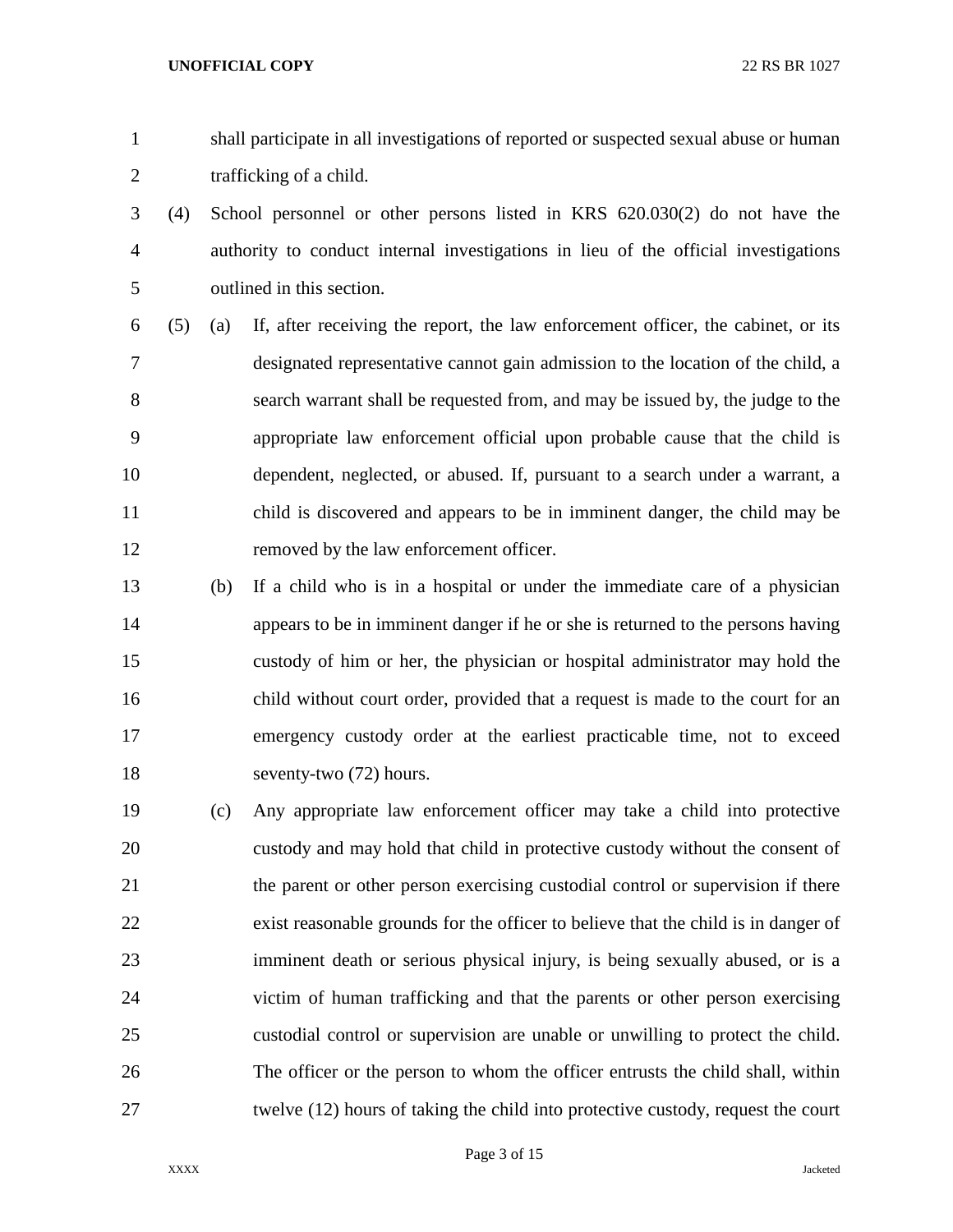to issue an emergency custody order.

- (d) When a law enforcement officer, hospital administrator, or physician takes a child into custody without the consent of the parent or other person exercising custodial control or supervision, he or she shall provide written notice to the parent or other person stating the reasons for removal of the child. Failure of the parent or other person to receive notice shall not, by itself, be cause for civil or criminal liability.
- *(e) 1. If a report includes a child fatality or near fatality, and the law enforcement officer has reasonable grounds to believe any person exercising custodial control or supervision of the child was under the influence of alcohol or drugs at the time the fatality or near fatality occurred, the law enforcement officer shall request a test of blood, breath, or urine from such person.*
- *2. If, after making the request, consent is not given for the test of blood, breath, or urine, a search warrant shall be requested from, and may be issued by, the judge to the appropriate law enforcement official upon probable cause that a child fatality or near fatality has occurred*
- *and that the person exercising custodial control or supervision of the*
- *child at the time of the fatality or near fatality was under the influence.*
- *3. Any test requested under this section shall be conducted pursuant to the testing procedures and requirements in KRS 189A.103.*
- (6) To the extent practicable and when in the best interest of a child alleged to have been abused, interviews with the child shall be conducted at a children's advocacy center.
- (7) (a) One (1) or more multidisciplinary teams may be established in every county or group of contiguous counties.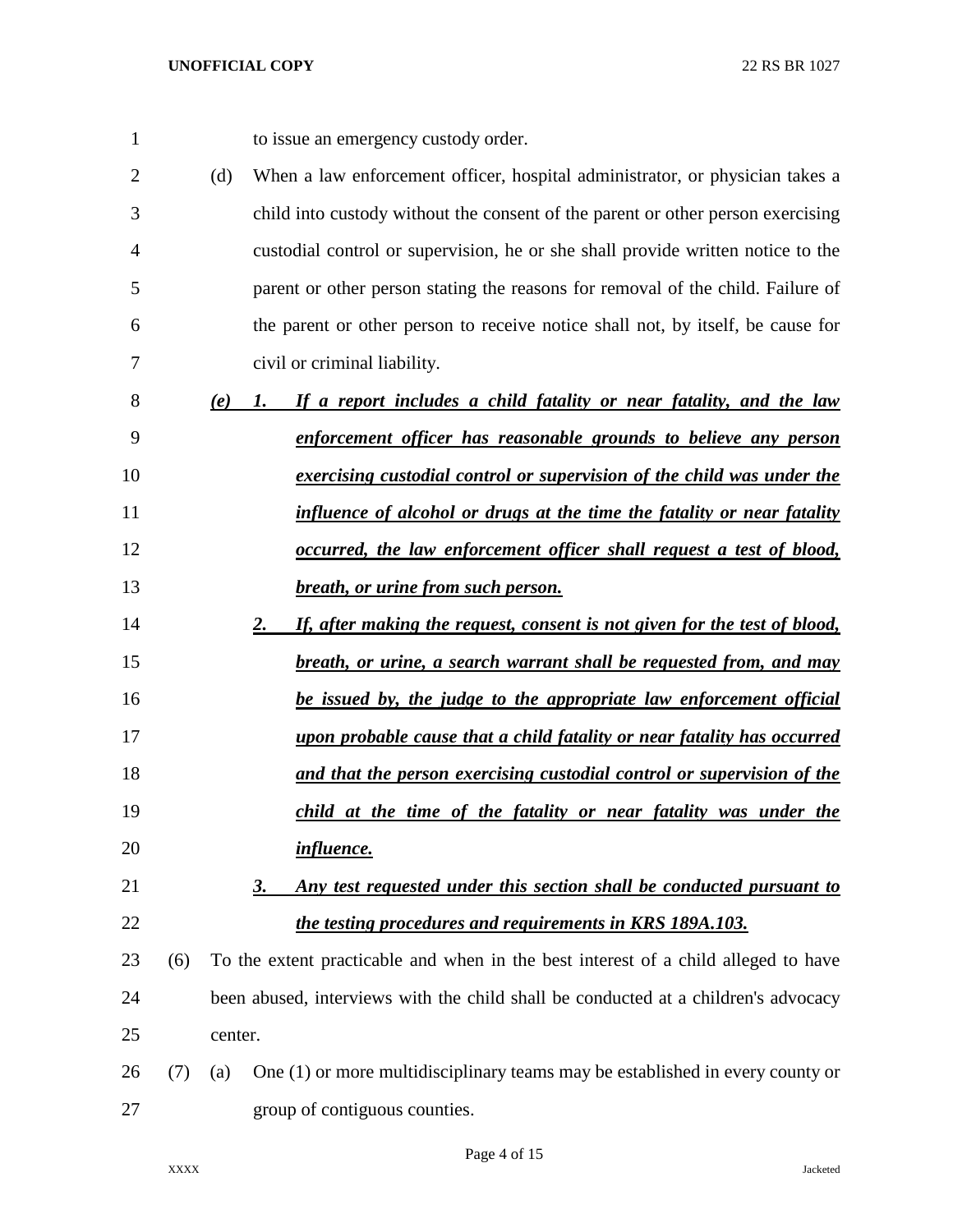- (b) Membership of the multidisciplinary team shall include but shall not be limited to social service workers employed by the Cabinet for Health and Family Services and law enforcement officers. Additional team members may include Commonwealth's and county attorneys, children's advocacy center staff, mental health professionals, medical professionals, victim advocates including advocates for victims of human trafficking, educators, and other related professionals, as deemed appropriate.
- (c) The multidisciplinary team shall review child sexual abuse cases and child human trafficking cases involving commercial sexual activity referred by participating professionals, including those in which the alleged perpetrator does not have custodial control or supervision of the child or is not responsible for the child's welfare. The purpose of the multidisciplinary team shall be to review investigations, assess service delivery, and to facilitate efficient and appropriate disposition of cases through the criminal justice system.
- (d) The team shall hold regularly scheduled meetings if new reports of sexual abuse or child human trafficking cases involving commercial sexual activity are received or if active cases exist. At each meeting, each active case shall be presented and the agencies' responses assessed.
- (e) The multidisciplinary team shall provide an annual report to the public of nonidentifying case information to allow assessment of the processing and disposition of child sexual abuse cases and child human trafficking cases involving commercial sexual activity.
- (f) Multidisciplinary team members and anyone invited by the multidisciplinary team to participate in a meeting shall not divulge case information, including information regarding the identity of the victim or source of the report. Team members and others attending meetings shall sign a confidentiality statement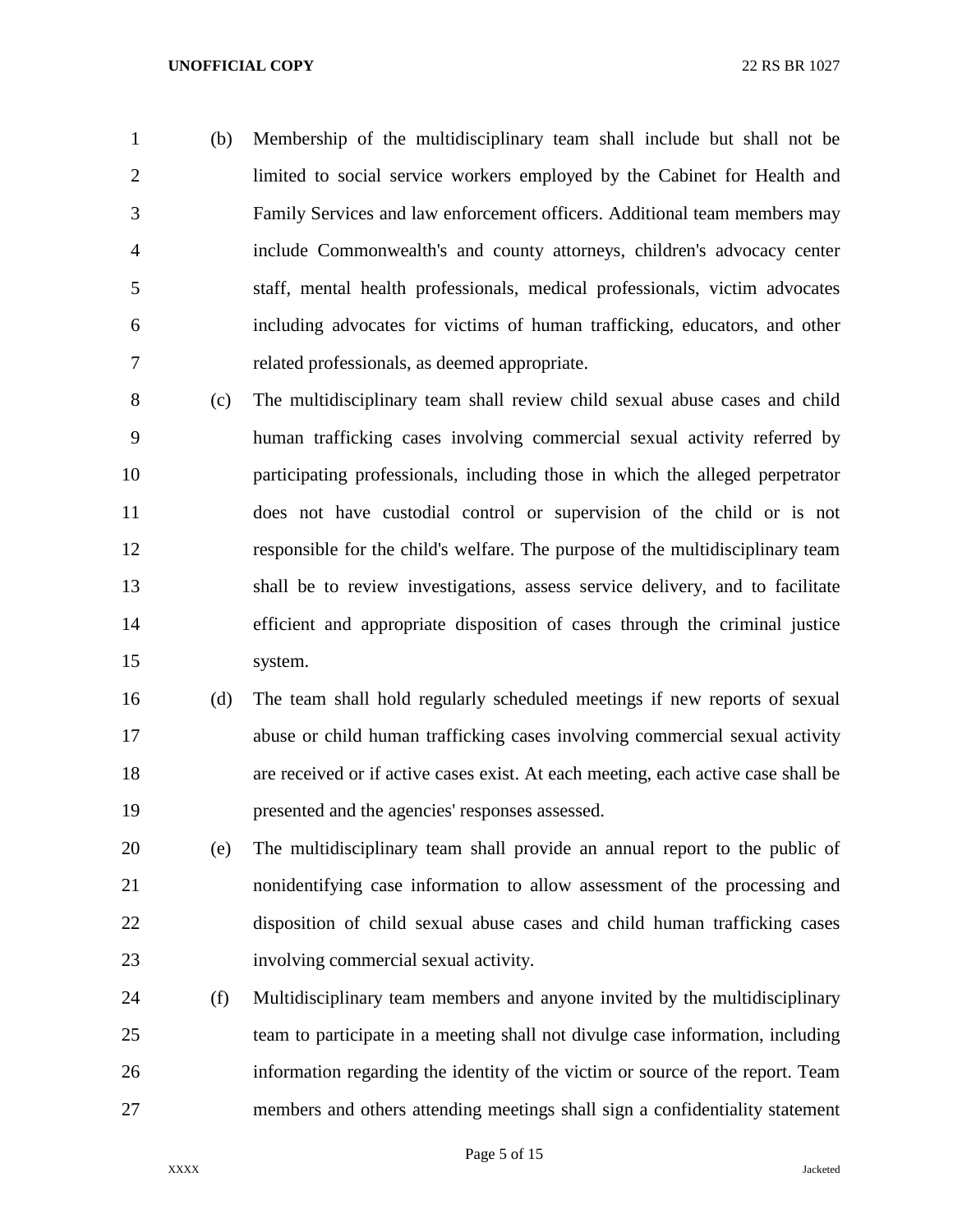| $\mathbf{1}$   |     |     | that is consistent with statutory prohibitions on disclosure of this information.          |
|----------------|-----|-----|--------------------------------------------------------------------------------------------|
| $\overline{2}$ |     | (g) | The multidisciplinary team shall, pursuant to KRS 431.600 and 431.660,                     |
| 3              |     |     | develop a local protocol consistent with the model protocol issued by the                  |
| 4              |     |     | Kentucky Multidisciplinary Commission on Child Sexual Abuse. The local                     |
| 5              |     |     | team shall submit the protocol to the commission for review and approval.                  |
| 6              |     | (h) | The multidisciplinary team review of a case may include information from                   |
| 7              |     |     | reports generated by agencies, organizations, or individuals that are                      |
| 8              |     |     | responsible for investigation, prosecution, or treatment in the case, KRS                  |
| 9              |     |     | 610.320 to KRS 610.340 notwithstanding.                                                    |
| 10             |     | (i) | To the extent practicable, multidisciplinary teams shall be staffed by the local           |
| 11             |     |     | children's advocacy center.                                                                |
| 12             | (8) |     | Nothing in this section shall limit the cabinet's investigatory authority under KRS        |
| 13             |     |     | 620.050 or any other obligation imposed by law.                                            |
| 14             |     |     | Section 2. KRS $620.055$ is amended to read as follows:                                    |
| 15             | (1) |     | An external child fatality and near fatality review panel is hereby created and            |
| 16             |     |     | established for the purpose of conducting comprehensive reviews of child fatalities        |
| 17             |     |     | and near fatalities, reported to the Cabinet for Health and Family Services,               |
| 18             |     |     | suspected to be a result of abuse or neglect. The panel shall be attached to the           |
| 19             |     |     | Justice and Public Safety Cabinet for staff and administrative purposes.                   |
| 20             | (2) |     | The external child fatality and near fatality review panel shall be composed of the        |
| 21             |     |     | following five (5) ex officio nonvoting members and <i>seventeen</i> $(17)$ fifteen $(15)$ |
| 22             |     |     | voting members:                                                                            |
| 23             |     | (a) | The <i>co-chairs</i> [chairperson] of the <i>the Child Welfare Oversight and Advisory</i>  |
| 24             |     |     | <b>Committee House Health and Welfare Committee</b> of the Kentucky General                |
| 25             |     |     | Assembly, who shall be and ex officio nonvoting <i>members</i> {member};                   |
| 26             |     | (b) | [The chairperson of the Senate Health and Welfare Committee of the                         |
| 27             |     |     | Kentucky General Assembly, who shall be an ex officio nonvoting member;                    |

Page 6 of 15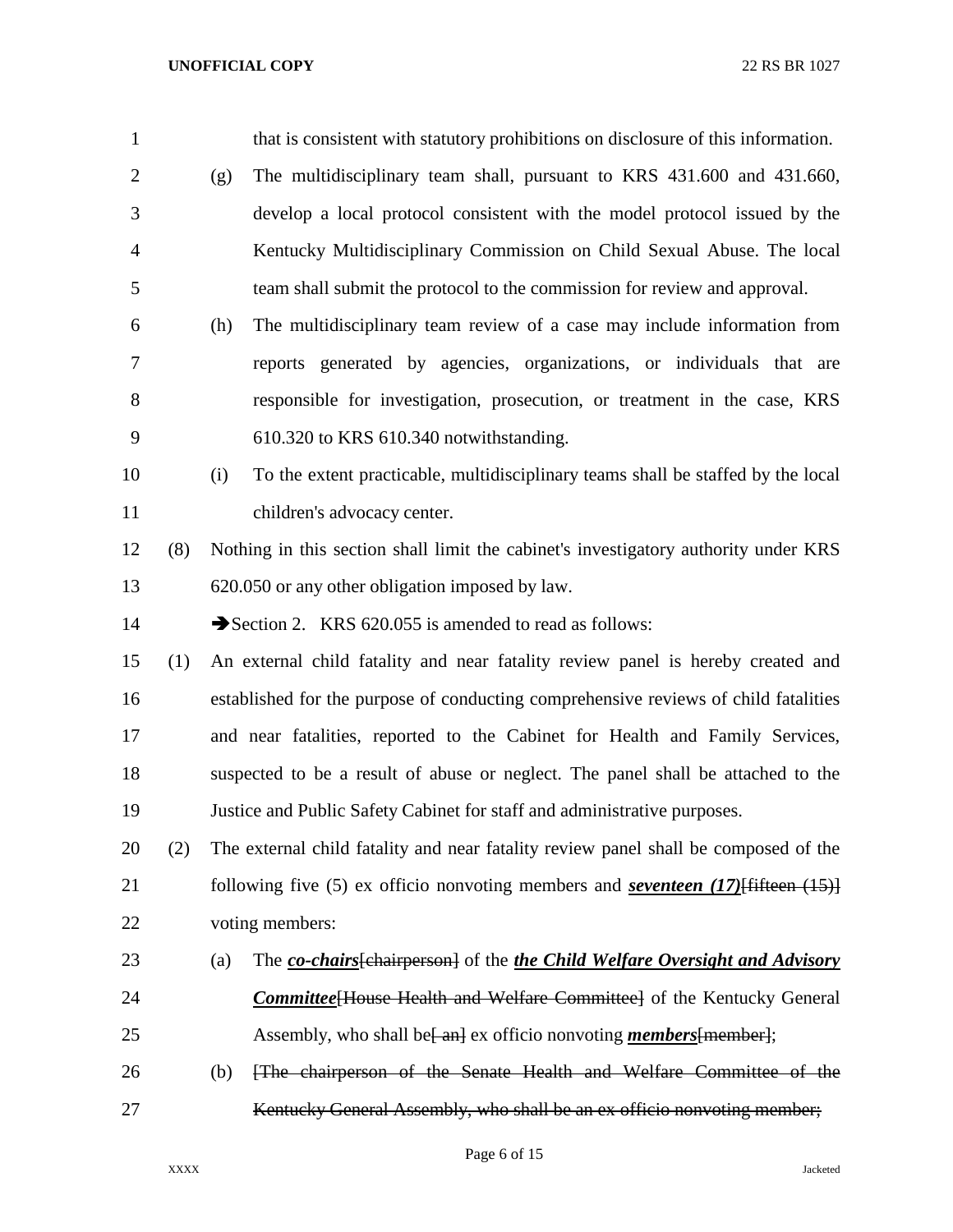| $\mathbf{1}$   |                             | (e) The commissioner of the Department for Community Based Services, who                  |
|----------------|-----------------------------|-------------------------------------------------------------------------------------------|
| $\overline{c}$ |                             | shall be an ex officio nonvoting member;                                                  |
| 3              | (c)                         | $\{\{\mathbf d\}\}$ The commissioner of the Department for Public Health, who shall be an |
| 4              |                             | ex officio nonvoting member;                                                              |
| 5              | (d)                         | $[\text{e}]$ A family court judge selected by the Chief Justice of the Kentucky           |
| 6              |                             | Supreme Court, who shall be an ex officio nonvoting member;                               |
| 7              | $\left(\mathbf{e}\right)$   | $\{\text{f},\text{f}\}$ A pediatrician from the University of Kentucky's Department of    |
| 8              |                             | Pediatrics who is licensed and experienced in forensic medicine relating to               |
| 9              |                             | child abuse and neglect to be selected by the Attorney General from a list of             |
| 10             |                             | three (3) names provided by the dean of the University of Kentucky School of              |
| 11             |                             | Medicine;                                                                                 |
| 12             | $\Omega$                    | [(g)] A pediatrician from the University of Louisville's Department of                    |
| 13             |                             | Pediatrics who is licensed and experienced in forensic medicine relating to               |
| 14             |                             | child abuse and neglect to be selected by the Attorney General from a list of             |
| 15             |                             | three (3) names provided by the dean of the University of Louisville School of            |
| 16             |                             | Medicine;                                                                                 |
| 17             | $\left( \mathbf{g} \right)$ | $\{\text{(h)}\}$ The state medical examiner or designee;                                  |
| 18             | (h)                         | $\overline{f(i)}$ A court-appointed special advocate (CASA) program director to be        |
| 19             |                             | selected by the Attorney General from a list of three (3) names provided by               |
| 20             |                             | the Kentucky CASA Association;                                                            |
| 21             | $\bf{u}$                    | $\overline{f(j)}$ A peace officer with experience investigating child abuse and neglect   |
| 22             |                             | fatalities and near fatalities to be selected by the Attorney General from a list         |
| 23             |                             | of three (3) names provided by the commissioner of the Kentucky State                     |
| 24             |                             | Police;                                                                                   |
| 25             | <u>(i)</u>                  | $\{\kappa\}$ A representative from Prevent Child Abuse Kentucky, Inc. to be selected      |
| 26             |                             | by the Attorney General from a list of three (3) names provided by the                    |
| 27             |                             | president of the Prevent Child Abuse Kentucky, Inc. board of directors;                   |

Page 7 of 15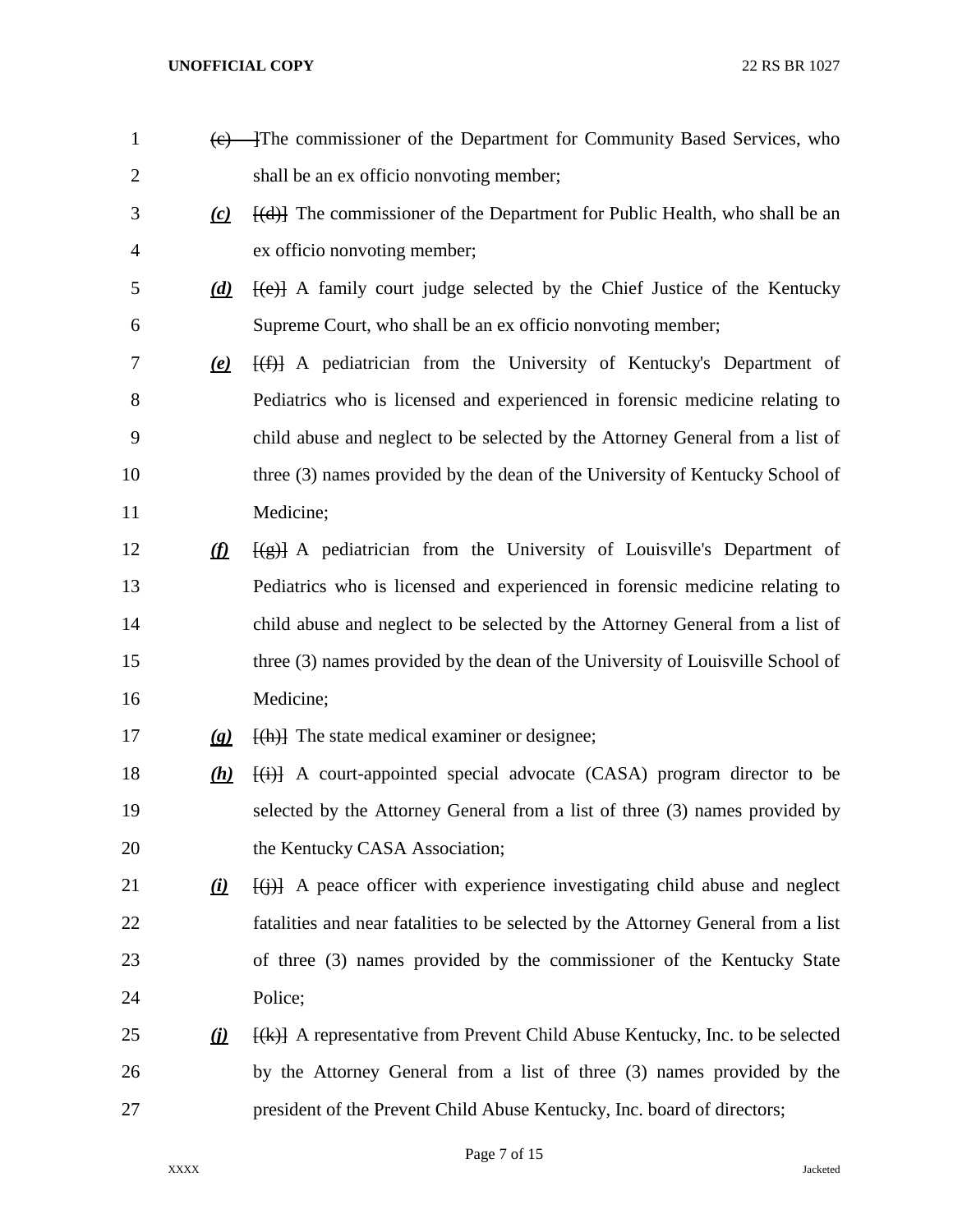| $\mathbf{1}$   |     | <u>(k)</u>                   | $\overline{(\cdot)}$ A practicing local prosecutor to be selected by the Attorney General; |
|----------------|-----|------------------------------|--------------------------------------------------------------------------------------------|
| $\overline{2}$ |     | $\Omega$                     | $\frac{f(m)}{m}$ The executive director of the Kentucky Domestic Violence Association      |
| 3              |     |                              | or the executive director's designee;                                                      |
| 4              |     | (m)                          | $\{\{n\}\}$ The chairperson of the State Child Fatality Review Team established in         |
| 5              |     |                              | accordance with KRS 211.684 or the chairperson's designee;                                 |
| 6              |     | (n)                          | (0)] A practicing social work clinician to be selected by the Attorney General             |
| 7              |     |                              | from a list of three (3) names provided by the Board of Social Work;                       |
| 8              |     | $\omega$                     | $\{\downarrow p\}$ A practicing addiction counselor to be selected by the Attorney General |
| 9              |     |                              | from a list of three (3) names provided by the Kentucky Association of                     |
| 10             |     |                              | <b>Addiction Professionals;</b>                                                            |
| 11             |     | (p)                          | $\overline{f(q)}$ A representative from the family resource and youth service centers to   |
| 12             |     |                              | be selected by the Attorney General from a list of three (3) names submitted               |
| 13             |     |                              | by the Cabinet for Health and Family Services;                                             |
| 14             |     | $\left(\underline{q}\right)$ | $\frac{f(r)}{f(r)}$ A representative of a community mental health center to be selected by |
| 15             |     |                              | the Attorney General from a list of three (3) names provided by the Kentucky               |
| 16             |     |                              | Association of Regional Mental Health and Mental Retardation Programs,                     |
| 17             |     |                              | Inc.;                                                                                      |
| 18             |     | (r)                          | $\frac{[s]}{[s]}$ A member of a citizen foster care review board selected by the Chief     |
| 19             |     |                              | Justice of the Kentucky Supreme Court; [ and ]                                             |
| 20             |     | (s)                          | $\{\text{(t)}\}$ An at-large representative who shall serve as chairperson to be selected  |
| 21             |     |                              | by the Secretary of State: $\left\{\cdot\right\}$                                          |
| 22             |     | (t)                          | <b>The president of the Kentucky Coroners Association; and</b>                             |
| 23             |     | (u)                          | A practicing medication-assisted treatment provider to be selected by the                  |
| 24             |     |                              | Attorney General from a list of three (3) names provided by the Kentucky                   |
| 25             |     |                              | <b>Board of Medical Licensure.</b>                                                         |
| 26             | (3) | (a)                          | By August 1, 2013, the appointing authority or the appointing authorities, as              |
| 27             |     |                              | the case may be, shall have appointed panel members. Initial terms of                      |

Page 8 of 15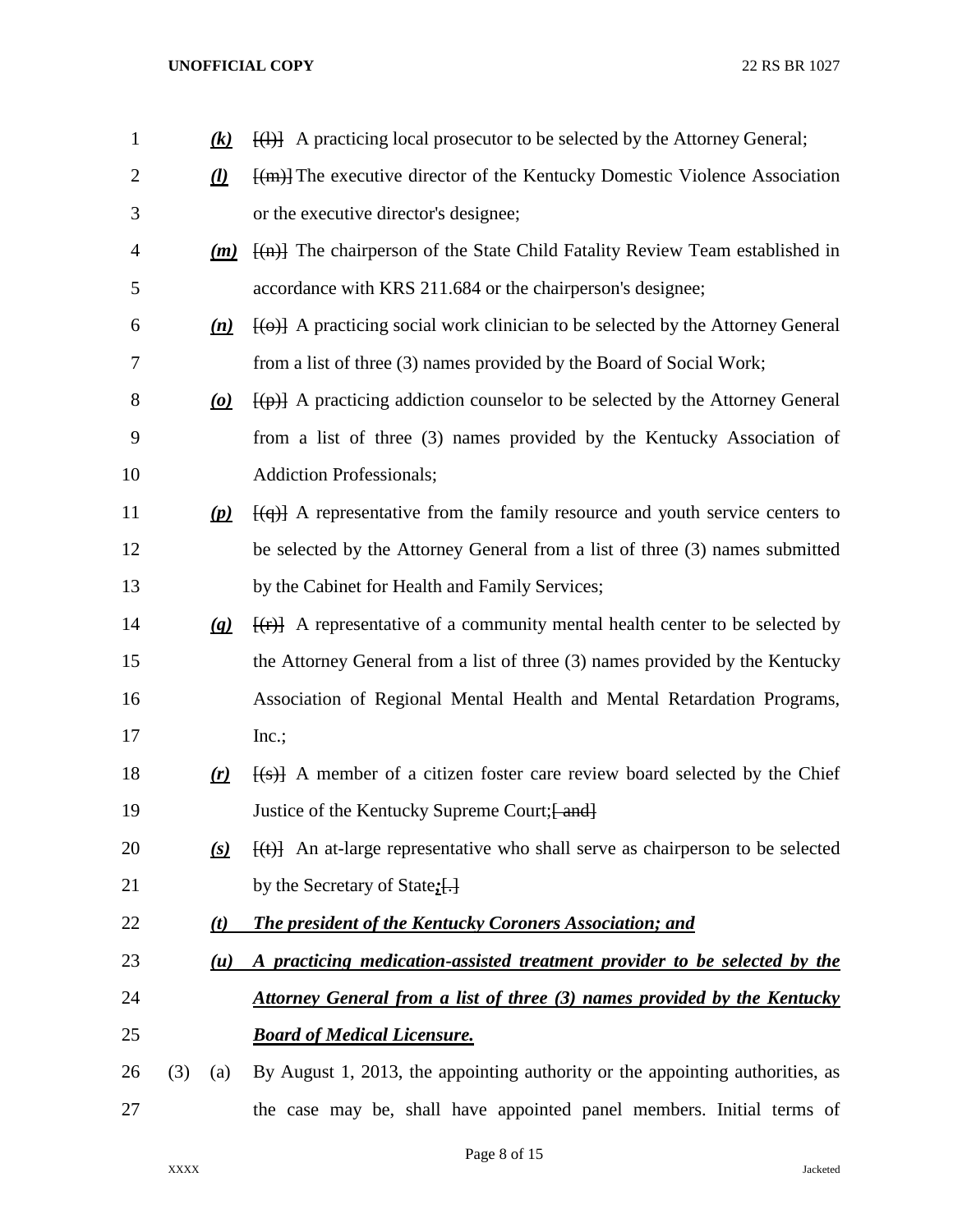| $\mathbf{1}$   |     |     | members, other than those serving ex officio, shall be staggered to provide          |
|----------------|-----|-----|--------------------------------------------------------------------------------------|
| $\overline{2}$ |     |     | continuity. Initial appointments shall be: five $(5)$ members for terms of one $(1)$ |
| 3              |     |     | year, five $(5)$ members for terms of two $(2)$ years, and five $(5)$ members for    |
| $\overline{4}$ |     |     | terms of three $(3)$ years, these terms to expire, in each instance, on June 30      |
| 5              |     |     | and thereafter until a successor is appointed and accepts appointment.               |
| 6              |     | (b) | Upon the expiration of these initial staggered terms, successors shall be            |
| 7              |     |     | appointed by the respective appointing authorities, for terms of two (2) years,      |
| 8              |     |     | and until successors are appointed and accept their appointments. Members            |
| 9              |     |     | shall be eligible for reappointment. Vacancies in the membership of the panel        |
| 10             |     |     | shall be filled in the same manner as the original appointments.                     |
| 11             |     | (c) | At any time, a panel member shall recuse himself or herself from the review          |
| 12             |     |     | of a case if the panel member believes he or she has a personal or private           |
| 13             |     |     | conflict of interest.                                                                |
| 14             |     | (d) | If a voting panel member is absent from two $(2)$ or more consecutive,               |
| 15             |     |     | regularly scheduled meetings, the member shall be considered to have                 |
| 16             |     |     | resigned and shall be replaced with a new member in the same manner as the           |
| 17             |     |     | original appointment.                                                                |
| 18             |     | (e) | If a voting panel member is proven to have violated subsection (13) of this          |
| 19             |     |     | section, the member shall be removed from the panel, and the member shall            |
| 20             |     |     | be replaced with a new member in the same manner as the original                     |
| 21             |     |     | appointment.                                                                         |
| 22             | (4) |     | The panel shall meet at least quarterly and may meet upon the call of the            |
| 23             |     |     | chairperson of the panel.                                                            |
| 24             | (5) |     | Members of the panel shall receive no compensation for their duties related to the   |
| 25             |     |     | panel, but may be reimbursed for expenses incurred in accordance with state          |
| 26             |     |     | guidelines and administrative regulations.                                           |
| 27             | (6) |     | Each panel member shall be provided copies of all information set out in this        |
|                |     |     |                                                                                      |

Page 9 of 15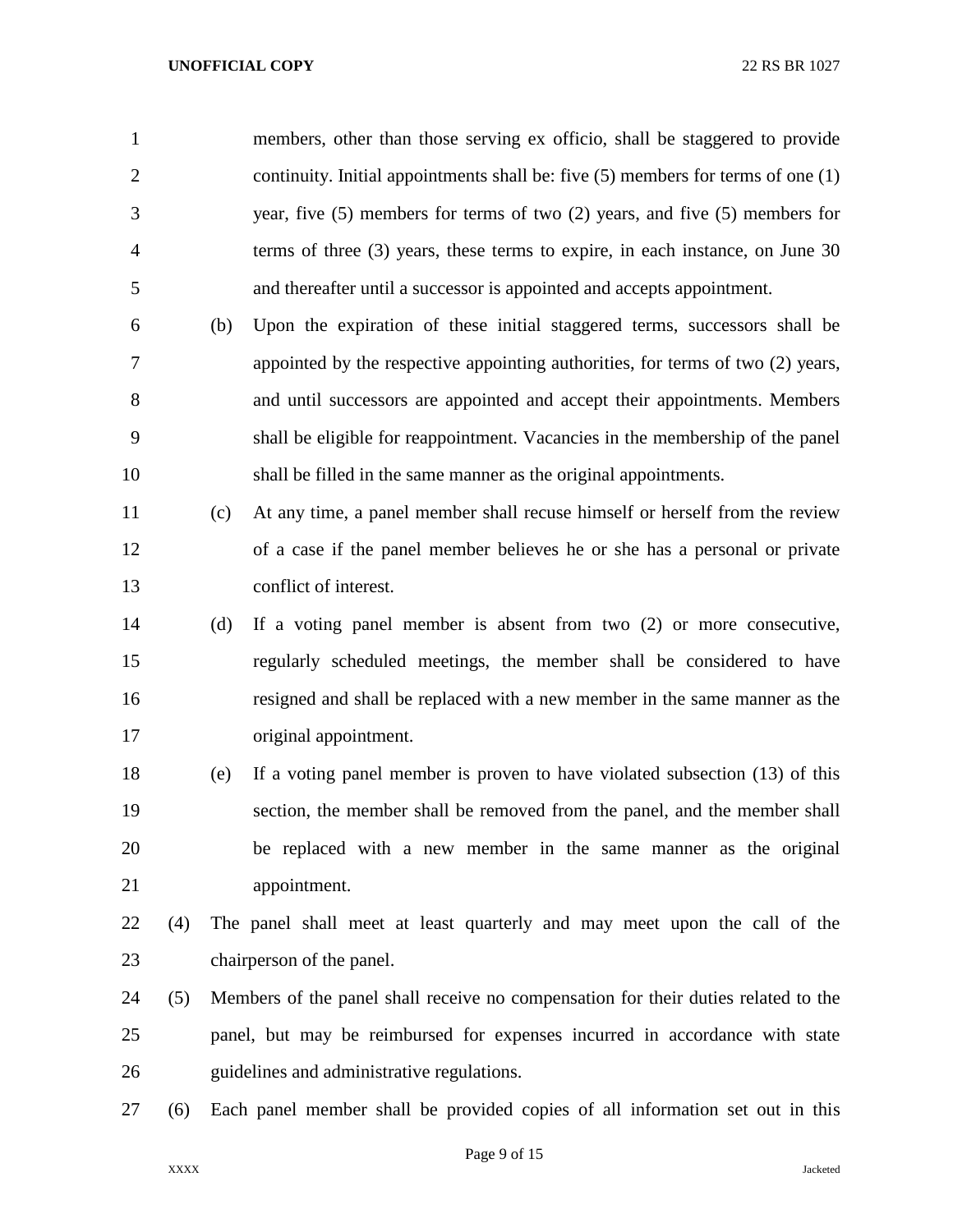| $\mathbf{1}$   |     | subsection, including but not limited to records and information, upon request, to be |
|----------------|-----|---------------------------------------------------------------------------------------|
| $\overline{2}$ |     | gathered, unredacted, and submitted to the panel within thirty (30) days by the       |
| 3              |     | Cabinet for Health and Family Services from the Department for Community Based        |
| $\overline{4}$ |     | Services or any agency, organization, or entity involved with a child subject to a    |
| 5              |     | fatality or near fatality:                                                            |
| 6              | (a) | Cabinet for Health and Family Services records and documentation regarding            |
| 7              |     | the deceased or injured child and his or her caregivers, residents of the home,       |
| 8              |     | and persons supervising the child at the time of the incident that include all        |
| 9              |     | records and documentation set out in this paragraph:                                  |
| 10             |     | All prior and ongoing investigations, services, or contacts;<br>1.                    |
| 11             |     | 2.<br>Any and all records of services to the family provided by agencies or           |
| 12             |     | individuals contracted by the Cabinet for Health and Family Services;                 |
| 13             |     | and                                                                                   |
| 14             |     | 3.<br>All documentation of actions taken as a result of child fatality internal       |
| 15             |     | reviews conducted pursuant to KRS 620.050(12)(b);                                     |
| 16             | (b) | Licensing reports from the Cabinet for Health and Family Services, Office of          |
| 17             |     | Inspector General, if an incident occurred in a licensed facility;                    |
| 18             | (c) | All available records regarding protective services provided out of state;            |
| 19             | (d) | All records of services provided by the Department for Juvenile Justice               |
| 20             |     | regarding the deceased or injured child and his or her caregivers, residents of       |
| 21             |     | the home, and persons involved with the child at the time of the incident;            |
| 22             | (e) | Autopsy reports;                                                                      |
| 23             | (f) | Emergency medical service, fire department, law enforcement, coroner, and             |
| 24             |     | other first responder reports, including but not limited to photos and                |
| 25             |     | interviews with family members and witnesses;                                         |
| 26             | (g) | Medical records regarding the deceased or injured child, including but not            |
| 27             |     | limited to all records and documentation set out in this paragraph:                   |

Page 10 of 15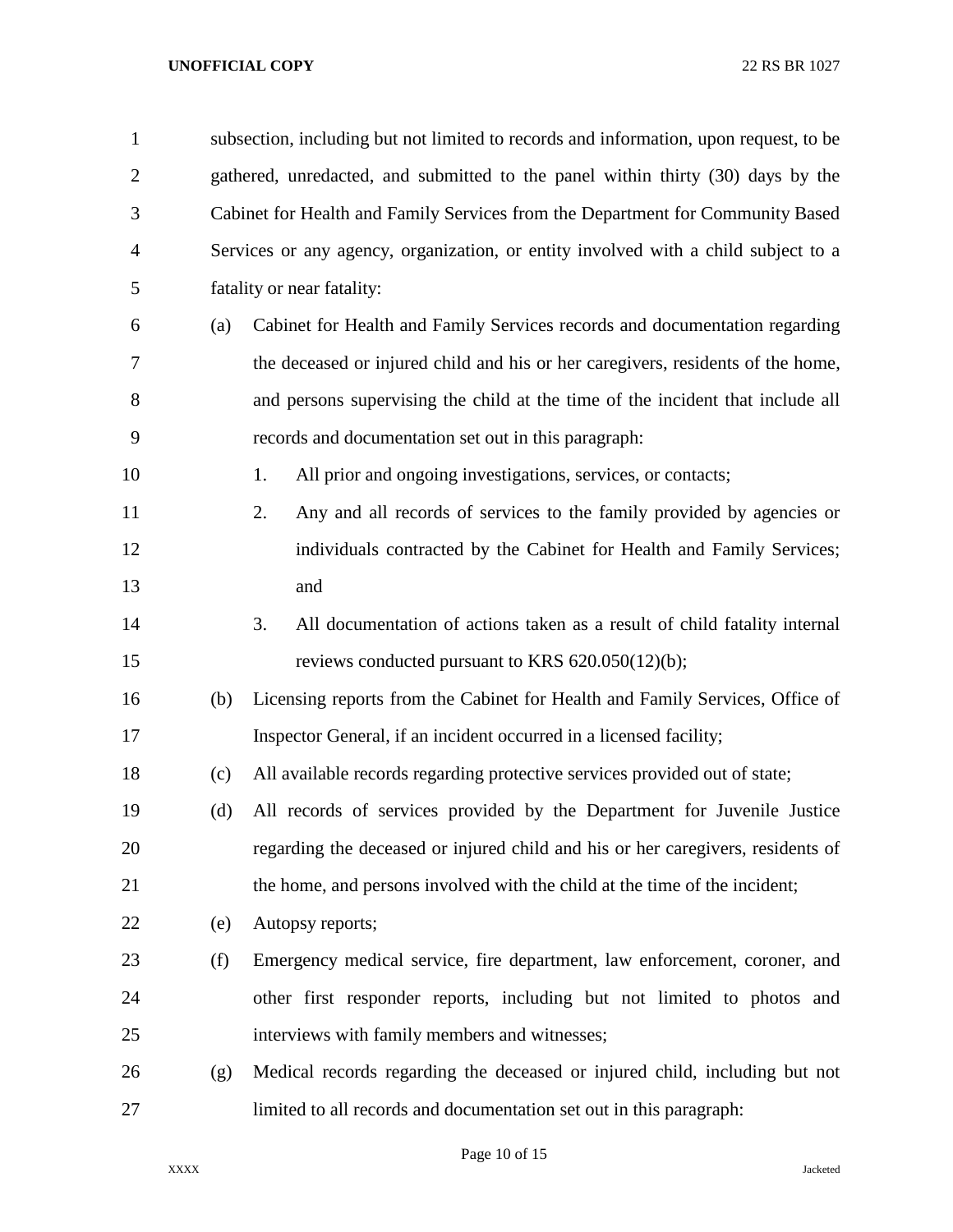| $\mathbf{1}$   |     | 1.<br>Primary care records, including progress notes; developmental              |
|----------------|-----|----------------------------------------------------------------------------------|
| $\overline{2}$ |     | milestones; growth charts that include head circumference; all laboratory        |
| 3              |     | and X-ray requests and results; and birth record that includes record of         |
| 4              |     | delivery type, complications, and initial physical exam of baby;                 |
| 5              |     | In-home provider care notes about observations of the family, bonding,<br>2.     |
| 6              |     | others in home, and concerns;                                                    |
| 7              |     | 3.<br>Hospitalization and emergency department records;                          |
| 8              |     | Dental records;<br>4.                                                            |
| 9              |     | Specialist records; and<br>5.                                                    |
| 10             |     | All photographs of injuries of the child that are available;<br>6.               |
| 11             | (h) | Educational records of the deceased or injured child, or other children residing |
| 12             |     | in the home where the incident occurred, including but not limited to the        |
| 13             |     | records and documents set out in this paragraph:                                 |
| 14             |     | Attendance records;<br>1.                                                        |
| 15             |     | Special education services;<br>2.                                                |
| 16             |     | School-based health records; and<br>3.                                           |
| 17             |     | Documentation of any interaction and services provided to the children<br>4.     |
| 18             |     | and family.                                                                      |
| 19             |     | The release of educational records shall be in compliance with the Family        |
| 20             |     | Educational Rights and Privacy Act, 20 U.S.C. sec. 1232g and its                 |
| 21             |     | implementing regulations;                                                        |
| 22             | (i) | Head Start records or records from any other child care or early child care      |
| 23             |     | provider;                                                                        |
| 24             | (j) | Records of any Family, Circuit, or District Court involvement with the           |
| 25             |     | deceased or injured child and his or her caregivers, residents of the home and   |
| 26             |     | persons involved with the child at the time of the incident that include but are |
| 27             |     | not limited to the juvenile and family court records and orders set out in this  |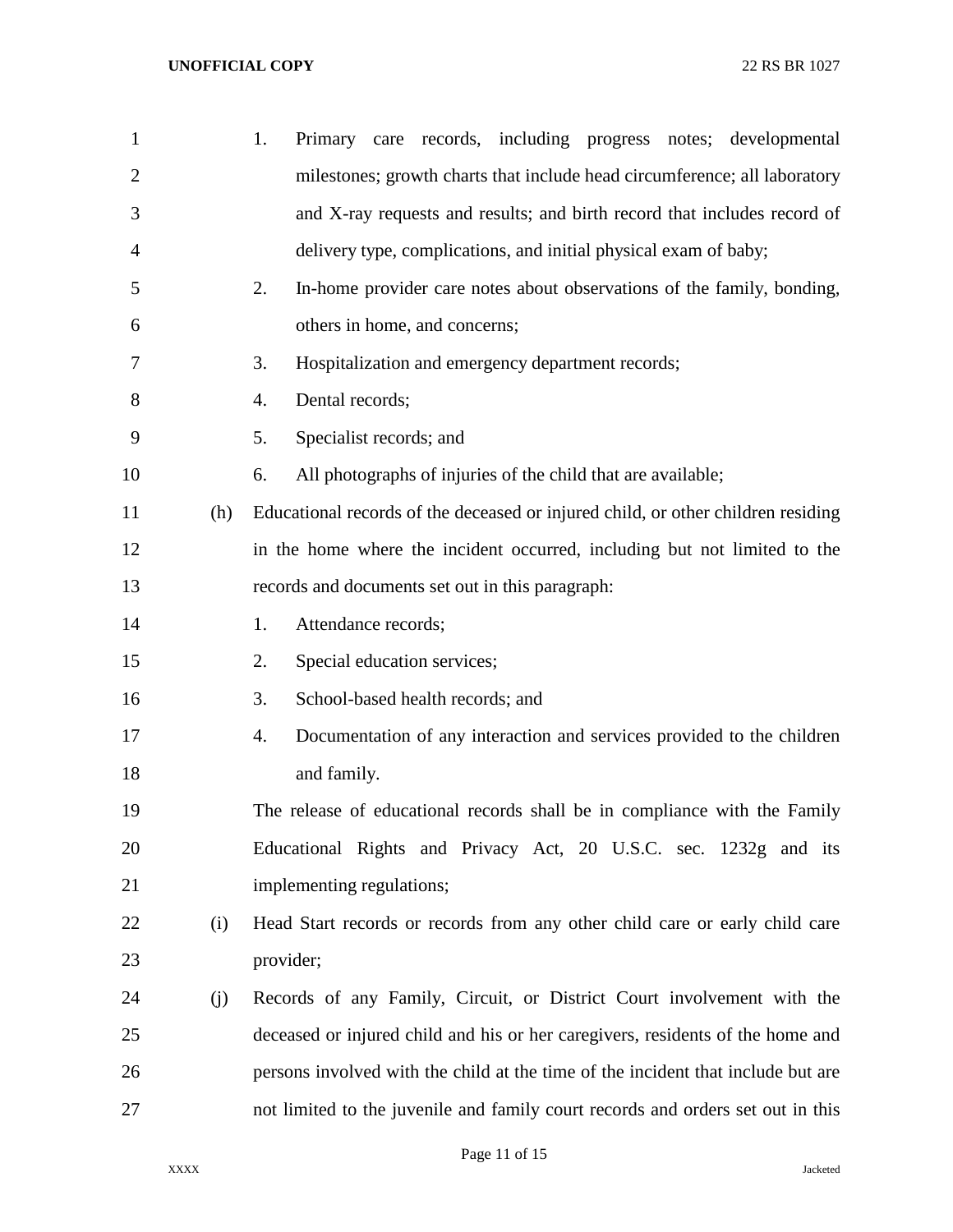| $\mathbf{1}$   |     | paragraph, pursuant to KRS Chapters 199, 403, 405, 406, and 600 to 645:                |
|----------------|-----|----------------------------------------------------------------------------------------|
| $\overline{2}$ |     | Petitions;<br>1.                                                                       |
| 3              |     | 2.<br>Court reports by the Department for Community Based Services,                    |
| 4              |     | guardian ad litem, court-appointed special advocate, and the Citizen                   |
| 5              |     | Foster Care Review Board;                                                              |
| 6              |     | All orders of the court, including temporary, dispositional,<br>3.<br><sub>or</sub>    |
| 7              |     | adjudicatory; and                                                                      |
| 8              |     | Documentation of annual or any other review by the court;<br>4.                        |
| 9              |     | Home visit records from the Department for Public Health or other services;<br>(k)     |
| 10             |     | All information on prior allegations of abuse or neglect and deaths of children<br>(1) |
| 11             |     | of adults residing in the household;                                                   |
| 12             |     | All law enforcement records and documentation regarding the deceased or<br>(m)         |
| 13             |     | injured child and his or her caregivers, residents of the home, and persons            |
| 14             |     | involved with the child at the time of the incident; and                               |
| 15             |     | Mental health records regarding the deceased or injured child and his or her<br>(n)    |
| 16             |     | caregivers, residents of the home, and persons involved with the child at the          |
| 17             |     | time of the incident.                                                                  |
| 18             | (7) | The panel may seek the advice of experts, such as persons specializing in the fields   |
| 19             |     | of psychiatric and forensic medicine, nursing, psychology, social work, education,     |
| 20             |     | law enforcement, family law, or other related fields, if the facts of a case warrant   |
| 21             |     | additional expertise.                                                                  |
| 22             | (8) | The panel shall post updates after each meeting to the Web site of the Justice and     |
| 23             |     | Public Safety Cabinet regarding case reviews, findings, and recommendations.           |
| 24             | (9) | The panel chairperson, or other requested persons, shall report a summary of the       |
| 25             |     | panel's discussions and proposed or actual recommendations to the Interim Joint        |
| 26             |     | Committee on Health and Welfare of the Kentucky General Assembly monthly or at         |
| 27             |     | the request of a committee co-chair. The goal of the committee shall be to ensure      |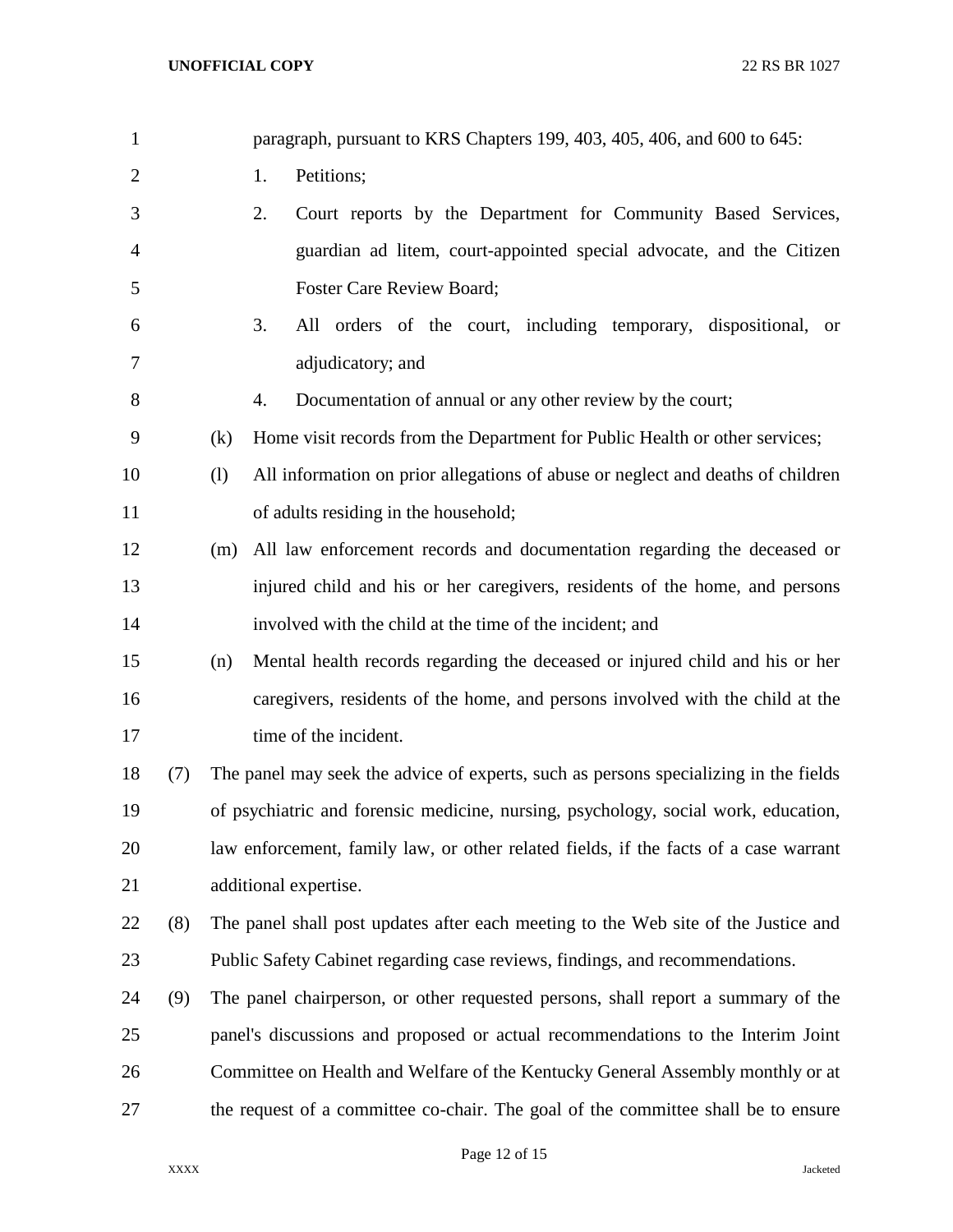| 1              | impartiality regarding the operations of the panel during its review process.                 |
|----------------|-----------------------------------------------------------------------------------------------|
| $\overline{2}$ | The panel shall publish an annual report by <b>February</b> [December] 1 of each year<br>(10) |
| 3              | consisting of case reviews, findings, and recommendations for system and process              |
| 4              | improvements to help prevent child fatalities and near fatalities that are due to abuse       |
| 5              | and neglect. The report shall be submitted to the Governor, the secretary of the              |
| 6              | Cabinet for Health and Family Services, the Chief Justice of the Supreme Court, the           |
| 7              | Attorney General, and the director of the Legislative Research Commission for                 |
| 8              | distribution to the Child Welfare Oversight and Advisory Committee established in             |
| 9              | KRS 6.943 and the Judiciary Committee.                                                        |
| 10             | The panel shall determine which agency would be responsible for<br>(a)                        |
| 11             | implementing<br>each<br><i>recommendation,</i><br>and shall<br><i>forward</i><br>each         |
| 12             | <u>recommendation in writing to the appropriate agency.</u>                                   |
| 13             | Any agency that receives a recommendation from the panel shall, within<br>(b)                 |
| 14             | ninety (90) days of receipt:                                                                  |
| 15             | <b>Respond to the panel with a written notice of intent to implement the</b><br>1.            |
| 16             | recommendation, an explanation of how the recommendation will be                              |
| 17             | <i>implemented, and an approximate time frame of implementation; or</i>                       |
| 18             | 2.<br><b>Respond to the panel with written notice that the agency does not</b>                |
| 19             | intend to implement the recommendation, and a detailed explanation                            |
| 20             | of why the agency cannot implement the recommendation.                                        |
| 21             | (11) Information and record copies that are confidential under state or federal law and       |
| 22             | are provided to the external child fatality and near fatality review panel by the             |
| 23             | Cabinet for Health and Family Services, the Department for Community Based                    |
| 24             | Services, or any agency, organization, or entity for review shall not become the              |
| 25             | information and records of the panel and shall not lose their confidentiality by virtue       |
| 26             | of the panel's access to the information and records. The original information and            |
| 27             | records used to generate information and record copies provided to the panel in               |

## Page 13 of 15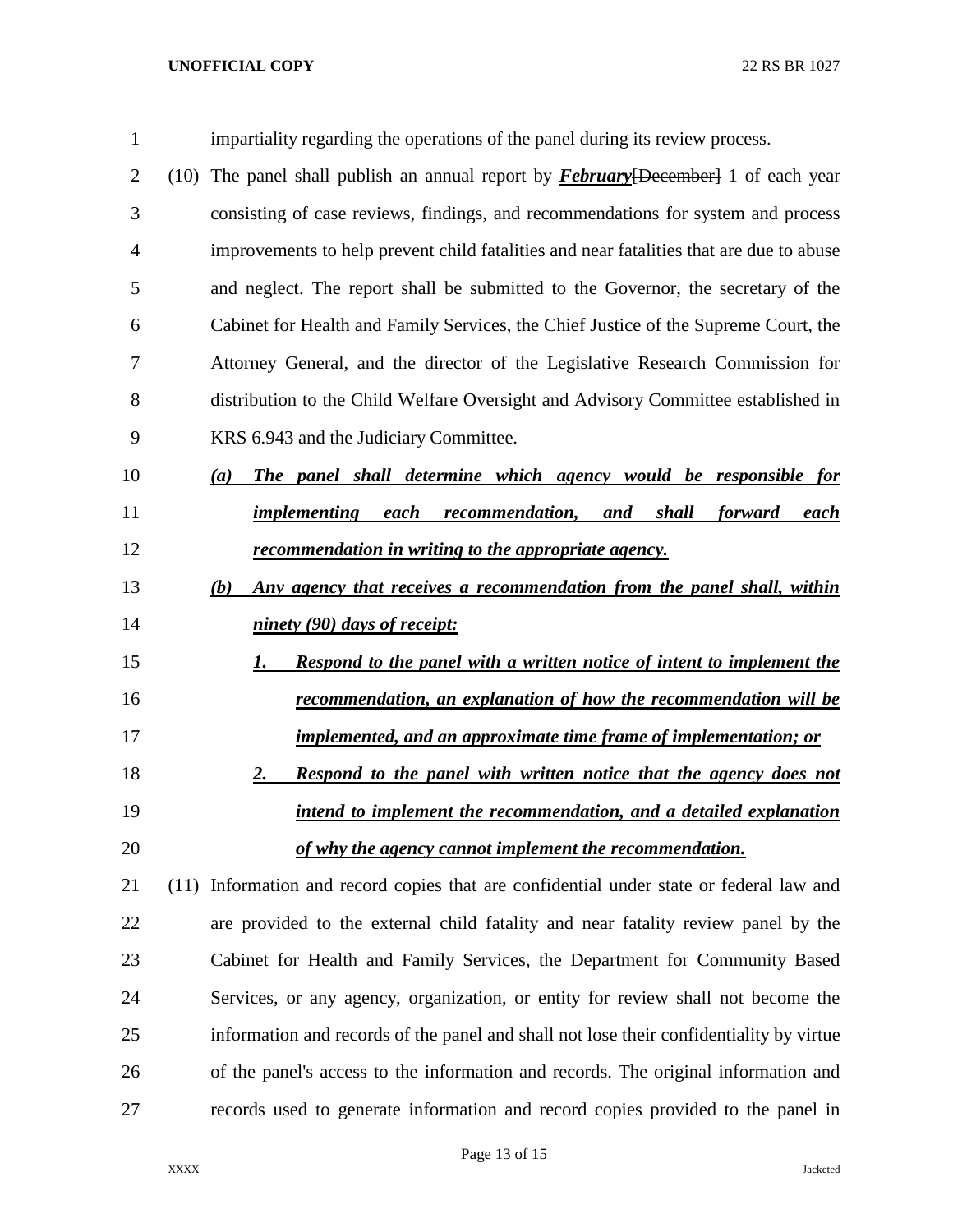accordance with subsection (6) of this section shall be maintained by the appropriate agency in accordance with state and federal law and shall be subject to the Kentucky Open Records Act, KRS 61.870 to 61.884. All open records requests shall be made to the appropriate agency, not to the external child fatality and near fatality review panel or any of the panel members. Information and record copies provided to the panel for review shall be exempt from the Kentucky Open Records Act, KRS 61.870 to 61.884. At the conclusion of the panel's examination, all copies of information and records provided to the panel involving an individual case shall be destroyed by the Justice and Public Safety Cabinet.

 (12) Notwithstanding any provision of law to the contrary, the portions of the external child fatality and near fatality review panel meetings during which an individual child fatality or near fatality case is reviewed or discussed by panel members may be a closed session and subject to the provisions of KRS 61.815(1) and shall only occur following the conclusion of an open session. At the conclusion of the closed session, the panel shall immediately convene an open session and give a summary of what occurred during the closed session.

 (13) Each member of the external child fatality and near fatality review panel, any person attending a closed panel session, and any person presenting information or records on an individual child fatality or near fatality shall not release information or records not available under the Kentucky Open Records Act, KRS 61.870 to 61.884 21 to the public.

 (14) A member of the external child fatality and near fatality review panel shall not be prohibited from making a good faith report to any state or federal agency of any information or issue that the panel member believes should be reported or disclosed in an effort to facilitate effectiveness and transparency in Kentucky's child protective services.

(15) A member of the external child fatality and near fatality review panel shall not be